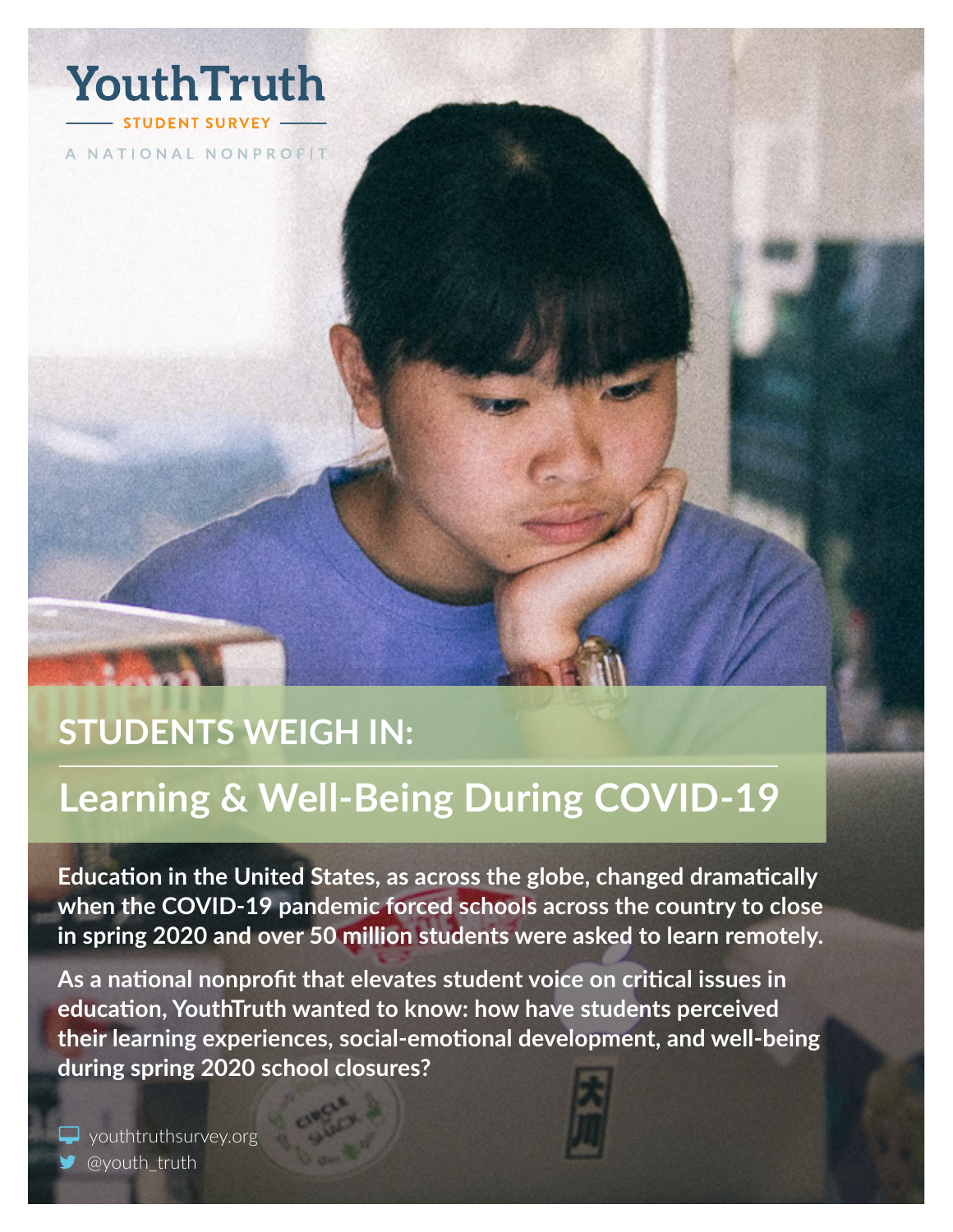# TABLE OF CONTENTS

[Introduction](#page-2-0) page 3

# [FINDING 1](#page-3-0) page 4 [FINDING 2](#page-7-0) page 8 [FINDING 3](#page-11-0) page 12 [FINDING 4](#page-13-0) page 14 [FINDING 5](#page-14-0) page 15 **Key Findings Only half of students said their teachers give them assignments that really help them learn and 39 percent said they learn a lot every day. Distractions at home and feeling depressed, stressed, or anxious were the most frequently cited obstacles to virtual learning. Black and Latinx students faced more obstacles than White and Asian students. Relationships with teachers were a bright spot, while sense of belonging suffered. Females and students who identify in another way rated their health and well-being less positively than males.**

**One in five high school seniors' postsecondary plans have changed.**

In Students' Own Words page 16

[In Closing](#page-19-0) page 20











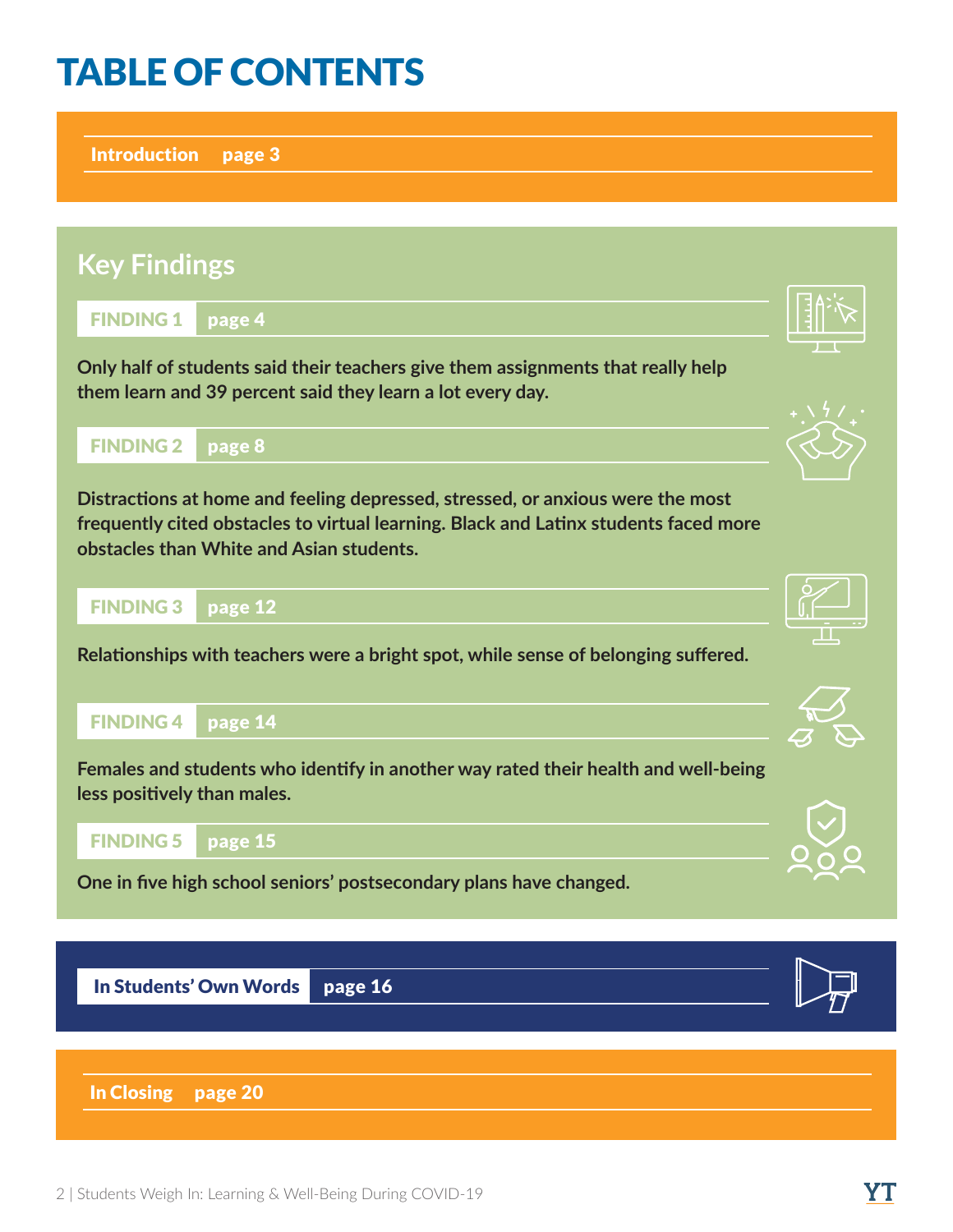# <span id="page-2-0"></span>Survey Fundings

Education in the United States, as across the globe, changed dramatically when the COVID-19 pandemic forced schools across the country to close in spring 2020 and over 50 million students were asked to learn remotely.

However, in this moment of rapid response and significant change in students' experiences of school and learning, there has been little firsthand data about how the pandemic is affecting students' experiences – whereas there have been numerous efforts to hear the important perspectives of adults. As a national nonprofit that elevates student voice on critical issues in education, YouthTruth wanted to know: how have students perceived their learning experiences, social-emotional development, and well-being during spring 2020 school closures?

To better understand this question and share insights with the field, we analyzed survey data from more than 20,000 students in grades 5-12. The data was gathered in May and June 2020 through a 12-minute online survey, administered in English and Spanish, in partnership with 166 public schools across nine states. For a summary of key findings, please see below.

To explore the online interactive report of all findings, please visit: [https://youthtruth.surveyresults.org/report\\_sections/1087936](https://youthtruth.surveyresults.org/report_sections/1087936)

# **Overall**

While school logistics worked relatively well from students' perspective, remote learning still didn't result in a lot of learning during COVID-19 related school closures in spring 2020. It was especially challenging for Black and Latinx students – who faced more obstacles to learning than other students – and for female students and students who identify in another way – who struggled more with mental health and well-being than males.

There were a number of other trends based on student demographic characteristics in how students experienced learning and well-being. Students who felt more personally affected by COVID-19 had less positive experiences across most themes and questions. The same is true of 11th graders, while 5th and 6th graders reported more positive experiences. Asian students also tended to report more positive experiences across most themes.

Additionally, our analysis of the over 40,000 open-ended student responses sheds light on the complexity of both the challenges faced and opportunities seized in this moment of profound disruption to the institution of schooling. [Students shared](https://youthtruthsurvey.org/student-weigh-in/#studentvoice) in their own words that they enjoyed having more agency over their schedule and learning pace, that they appreciated opportunities to connect with their family, and that virtual learning often afforded flexibility to learn new skills and deepen knowledge. And still, distractions at home, stress and anxiety, and deep longing for social connection underscore the importance of listening to these voices and exploring this data with empathy and responsiveness to the student experience.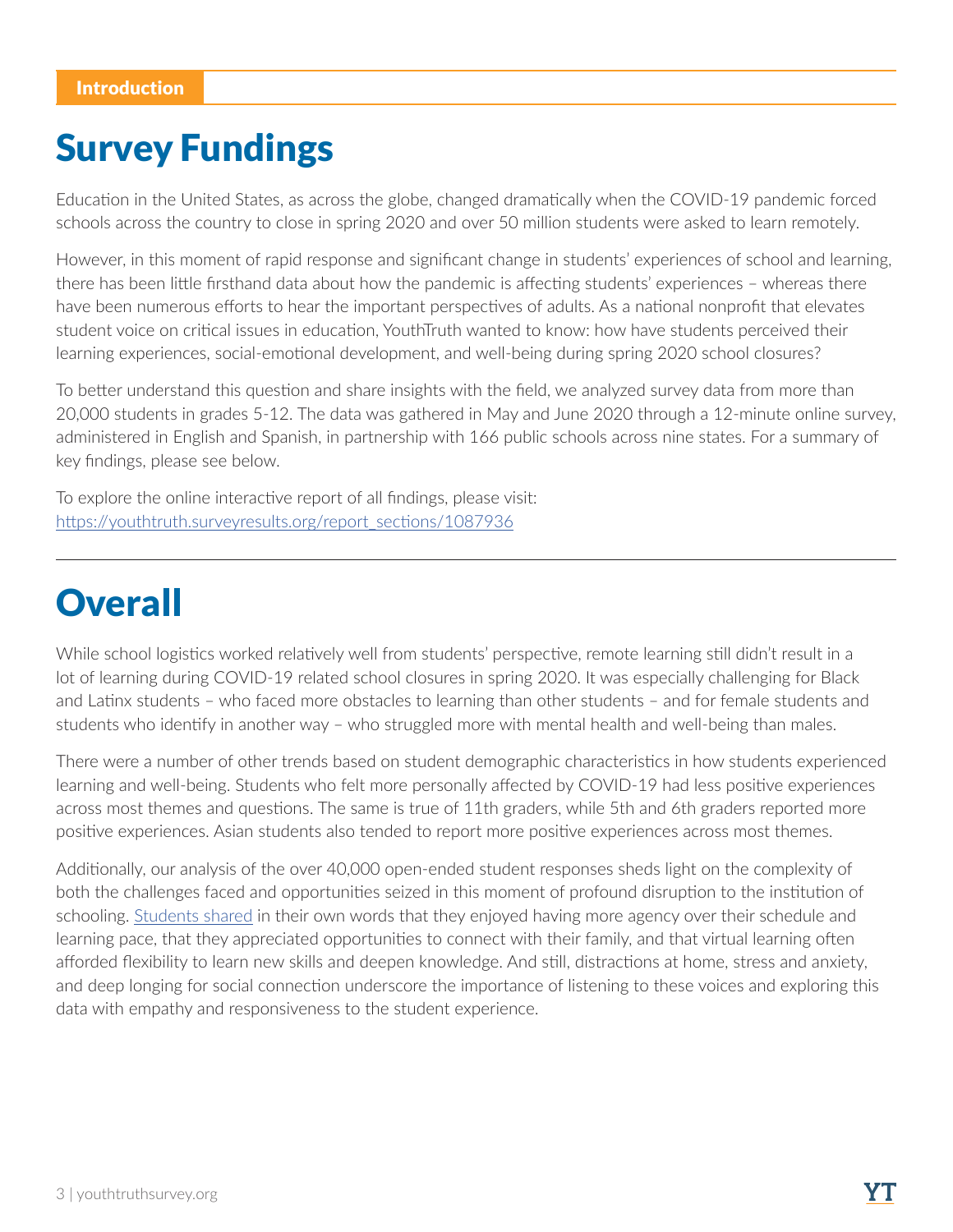

<span id="page-3-0"></span>**Only half of students said their teachers give them assignments that really help them learn and 39 percent said they learn a lot every day.**

Student perceptions confirm what has been widely reported elsewhere: the transition to emergency distance learning did not go well. Only half of students said their teachers give them assignments that really help them learn and 39 percent said they learn a lot every day.

There were clear divides in the experiences of "A" students versus "D" students, with students who typically get lower grades rating their learning experience significantly less positively than those who typically get higher grades. Fifty-six percent of students who get mostly As said their teachers give them assignments that really help them learn, while only 26 percent of students who get mostly Ds said the same. Similarly, 43 percent of students who get mostly As, but only 13 percent of students who get mostly Ds, said they learn a lot every day.

# **LEARNING EXPERIENCE** While my school building has been closed...



**"I have no motivation and the assignments are just filler work with not much learning."**

**- High School Student**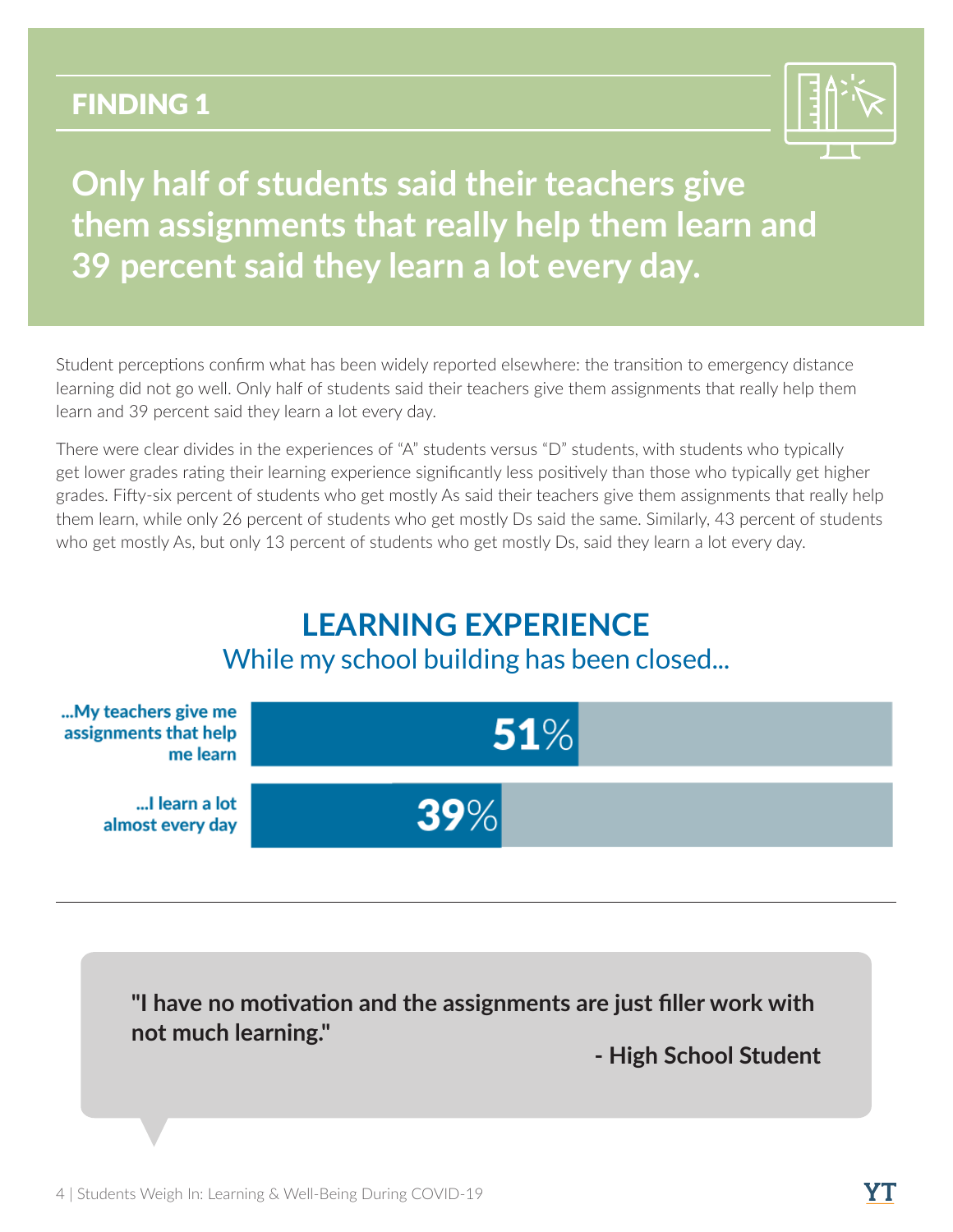

## ... My teachers give me assignments that really help me learn



## ... I learn a lot every day



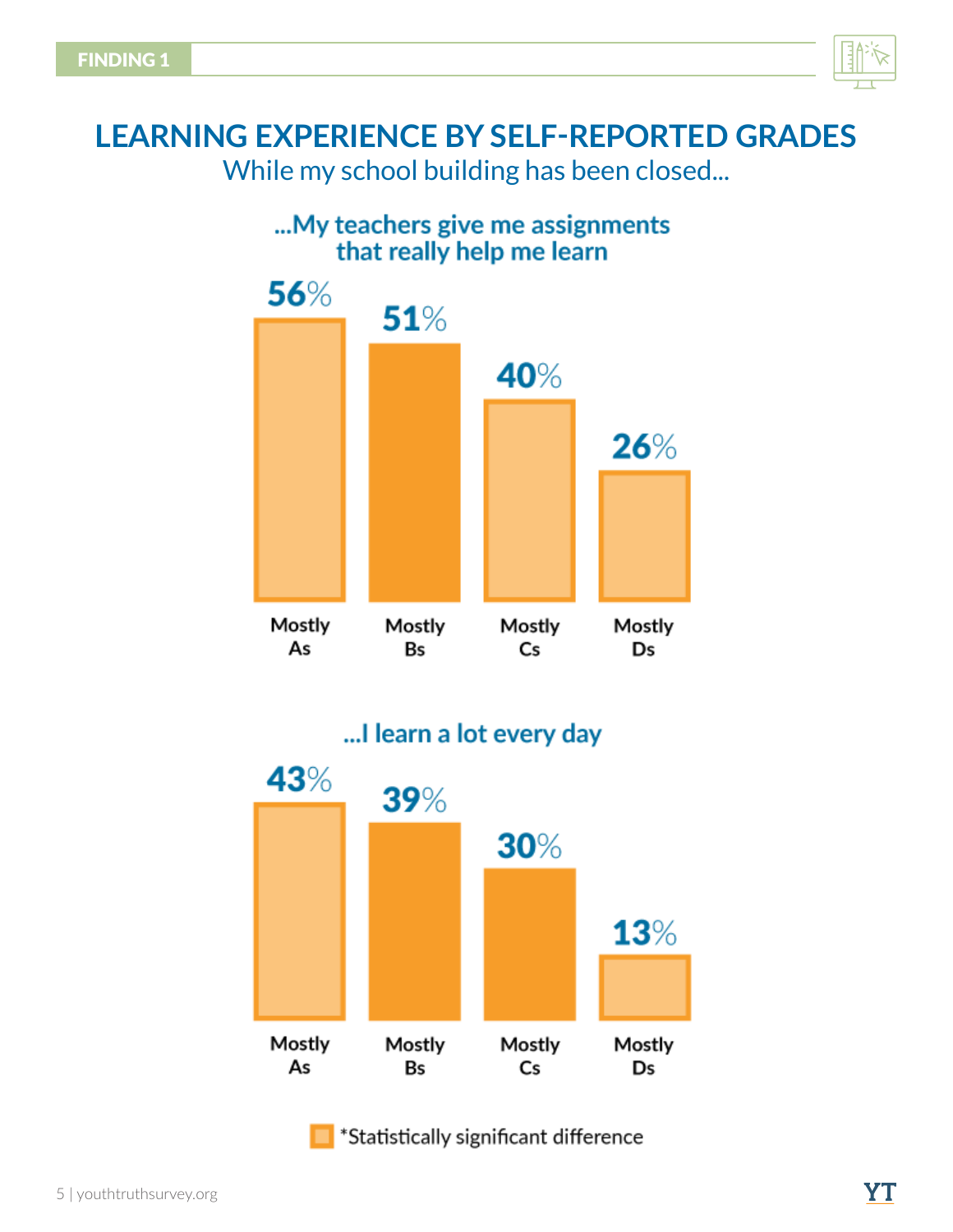

While there is room for improvement in the logistics of virtual learning, according to students it was the most positive aspect of their school experience this spring. The majority of students were able to navigate mechanics such as accessing and turning in their schoolwork (87 and 79 percent, respectively). Students rated their school's clarity about grading less positively than other dimensions of school logistics, with only 62 percent rating favorably overall.

However, some groups of students found school logistics more challenging. Students from low-income families, special education students, and students who are learning English (ELL) had less positive experiences accessing, completing, and turning in schoolwork. Finally, it is worth keeping in mind that the findings from this online survey likely represent the best case scenario — as students with no internet access at home are less likely to have completed the survey.

## **SCHOOL LOGISTICS** While my school building has been closed...

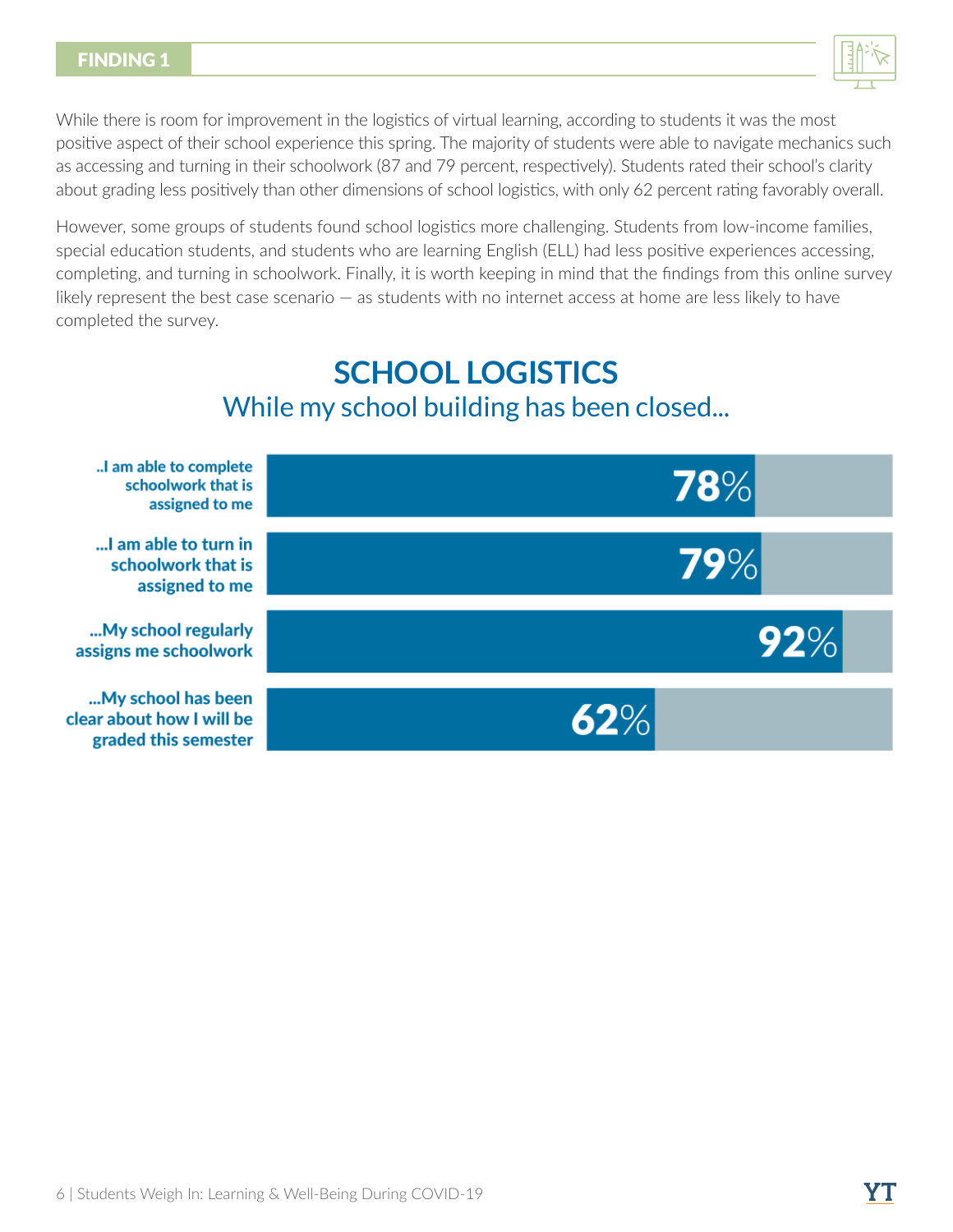

# **SCHOOL LOGISTICS BY FREE AND REDUCED PRICE LUNCH ELIGIBILITY**

While my school building has been closed...



### **EQUITY & THE DIGITAL DIVIDE**

In describing obstacles they faced to virtual learning, two such obstacles were "limited or no internet access" and "limited or no access to a computer or device." Students from low-income families faced these obstacles at greater rates than did other students — with 26 percent of students eligible for free and reduced priced lunch (FRPL) reporting "limited or no internet access" as an obstacle, compared to 18 percent of other students, and 19 percent of FRPL students reporting "limited or no access to a computer or device" as an obstacle, compared to only 10 percent of other students. Latinx students also faced these obstacles to connectivity at greater rates than did other students. Twenty-six percent of Latinx students reported "limited or no internet access" as an obstacle, compared to 22 percent of other students, and 21 percent of Latinx students reported "limited or no access to a computer or device" as an obstacle, compared to only 15 percent of other students.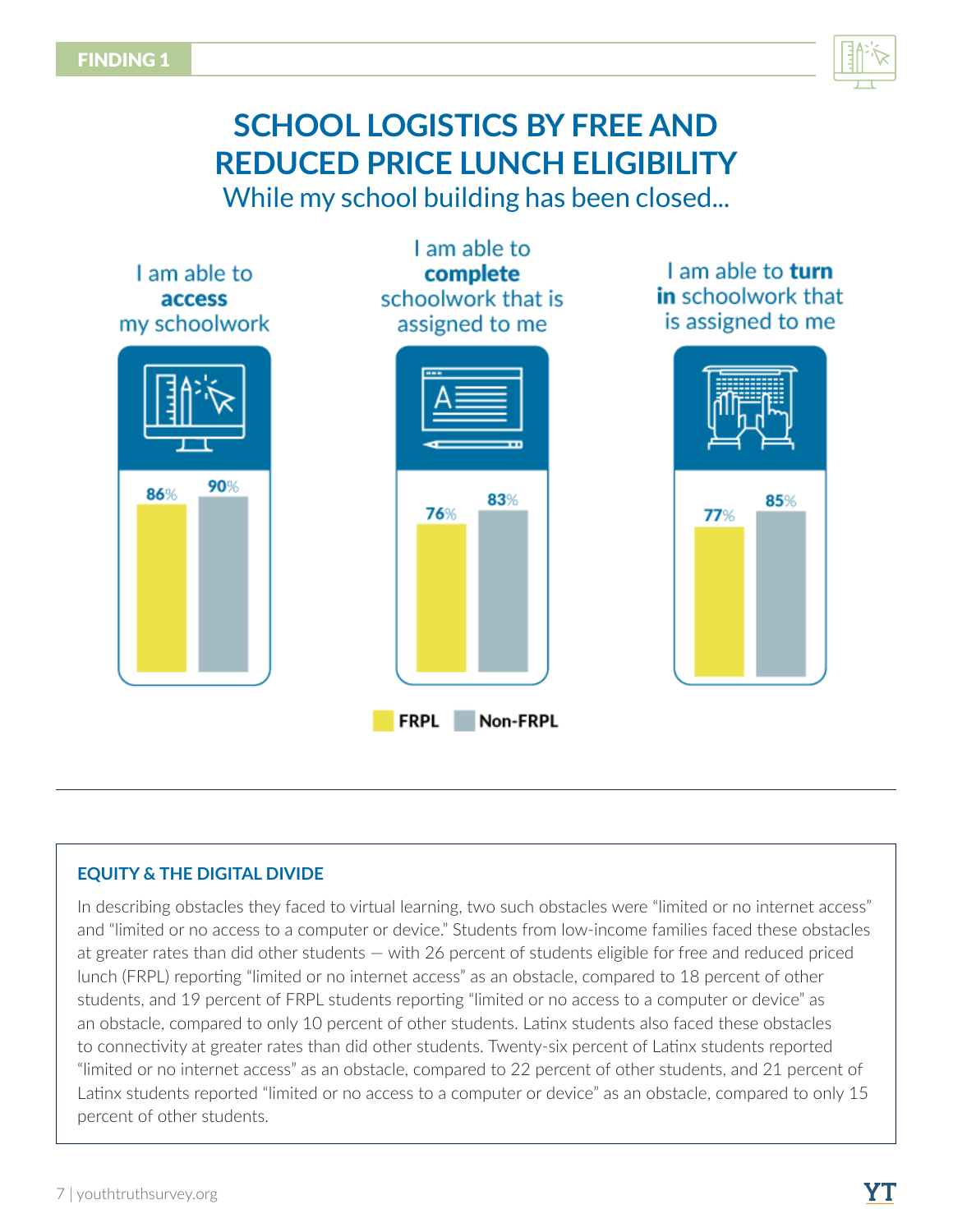

<span id="page-7-0"></span>**Distractions at home and feeling depressed, stressed, or anxious were the most frequently cited obstacles to virtual learning. Black and Latinx students faced more obstacles than White and Asian students.**

Seventy percent of students reported obstacles to their virtual learning. Of those students, 64 percent reported facing distractions at home and 50 percent reported feeling depressed, stressed or anxious. A greater proportion of female students and students who identify in a different way reported feeling depressed, stressed, or anxious than did male students.

## **OBSTACLES TO VIRTUAL LEARNING: DEPRESSION, STRESS, & ANXIETY BY GENDER IDENTITY** Do any of the following make it hard for you to do the at-home learning opportunities provide by your school?

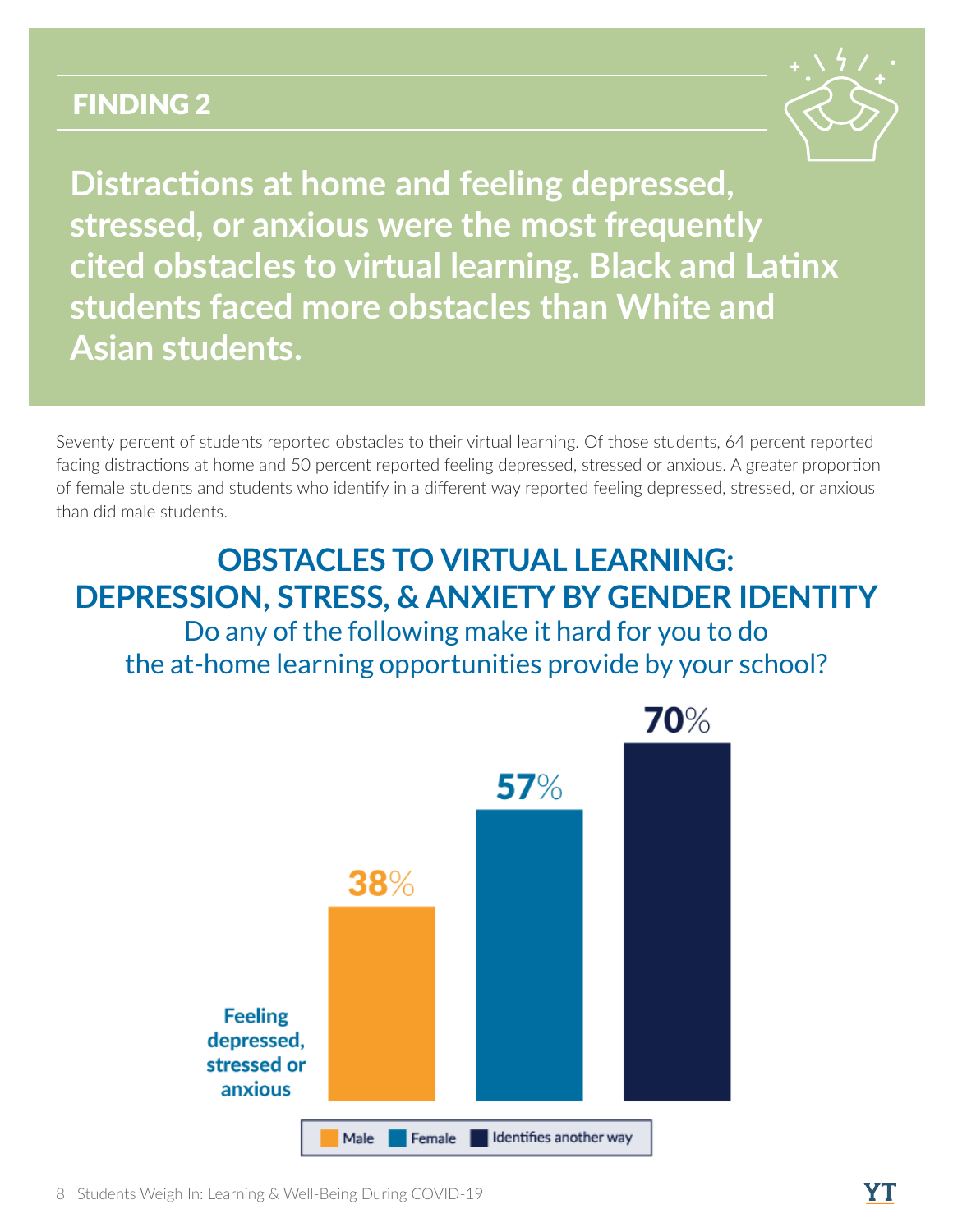# **OBSTACLES TO VIRTUAL LEARNING: DEPRESSION, STRESS, & ANXIETY BY GENDER IDENTITY**

Do any of the following make it hard for you to do the at-home learning opportunities provide by your school?\*



\*Seventy percent of students faced at least one obstacle.

Of those students, these are the percentages of students that reported various obstacles.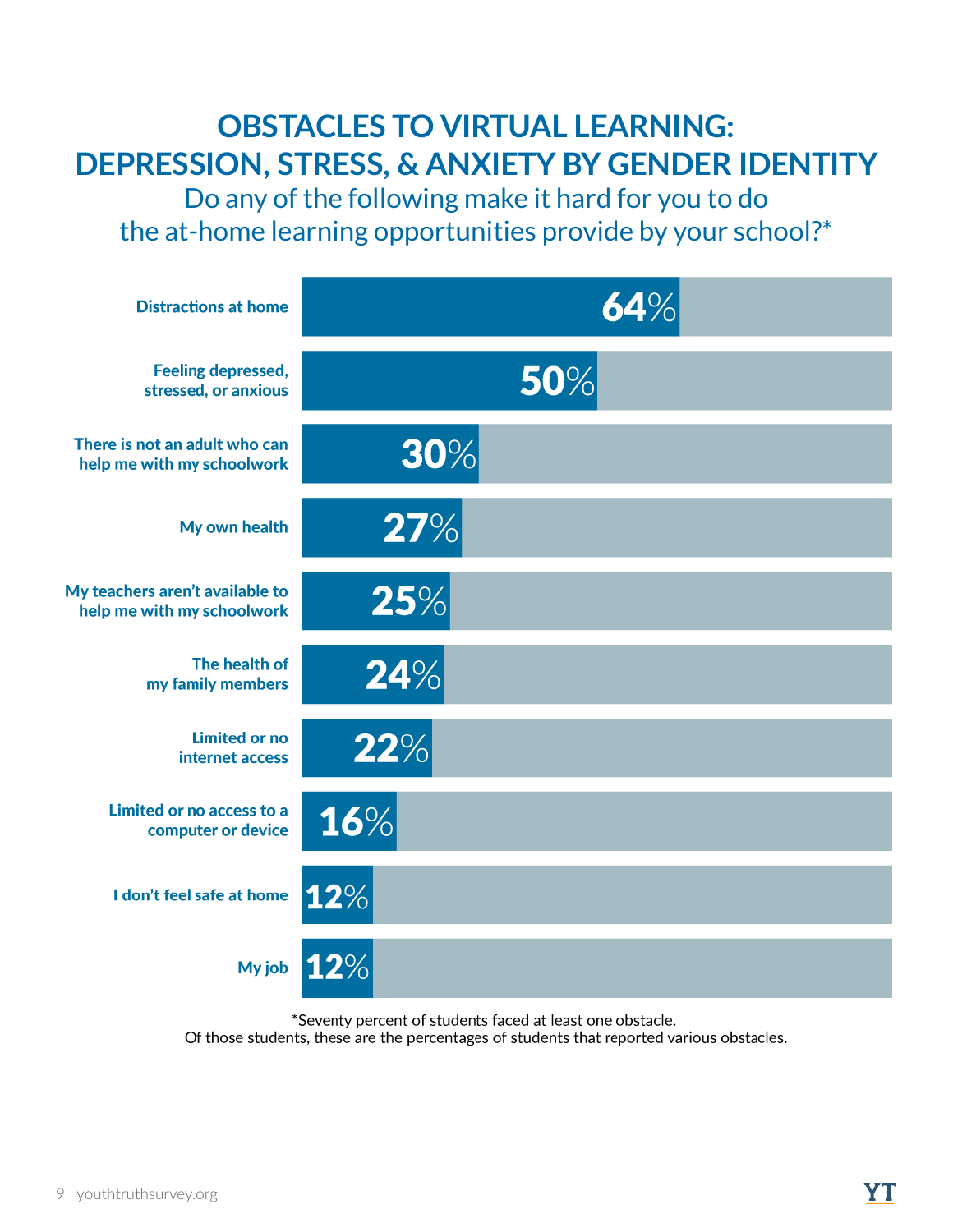

Similar to the idea of ACES "[trauma load"](https://www.cdc.gov/violenceprevention/acestudy/about.html) scores, some students experience compounding obstacles to their virtual learning. On average, Black and Latinx students faced more obstacles than White and Asian students. Of the seventy percent of students who reported at least one obstacle, there were differences by race/ethnicity in students "obstacle load" – that is, the average number of obstacles students reported facing. On average, Latinx students reported 3.3 obstacles, Black students reported 3.1 obstacles, White students reported 2.5 obstacles, and Asian students reported 2.5 obstacles.



## **OBSTACLE LOAD BY RACE/ETHNICITY**

For the two most frequently cited obstacles across all students (distractions at home and feeling depressed, stressed, or anxious) there was not a significant difference in how Latinx or Black students rated. However, for several other obstacles – the availability of an adult to help with schoolwork, students' own health, family members' health, limited or no internet access, limited or no access to a computer or device, and not feeling safe at home – a higher proportion of Latinx students reported these obstacles while a lower proportion of White students reported facing these obstacles. We did not observe a statistically significant difference for Black students, but this is likely due to sample size.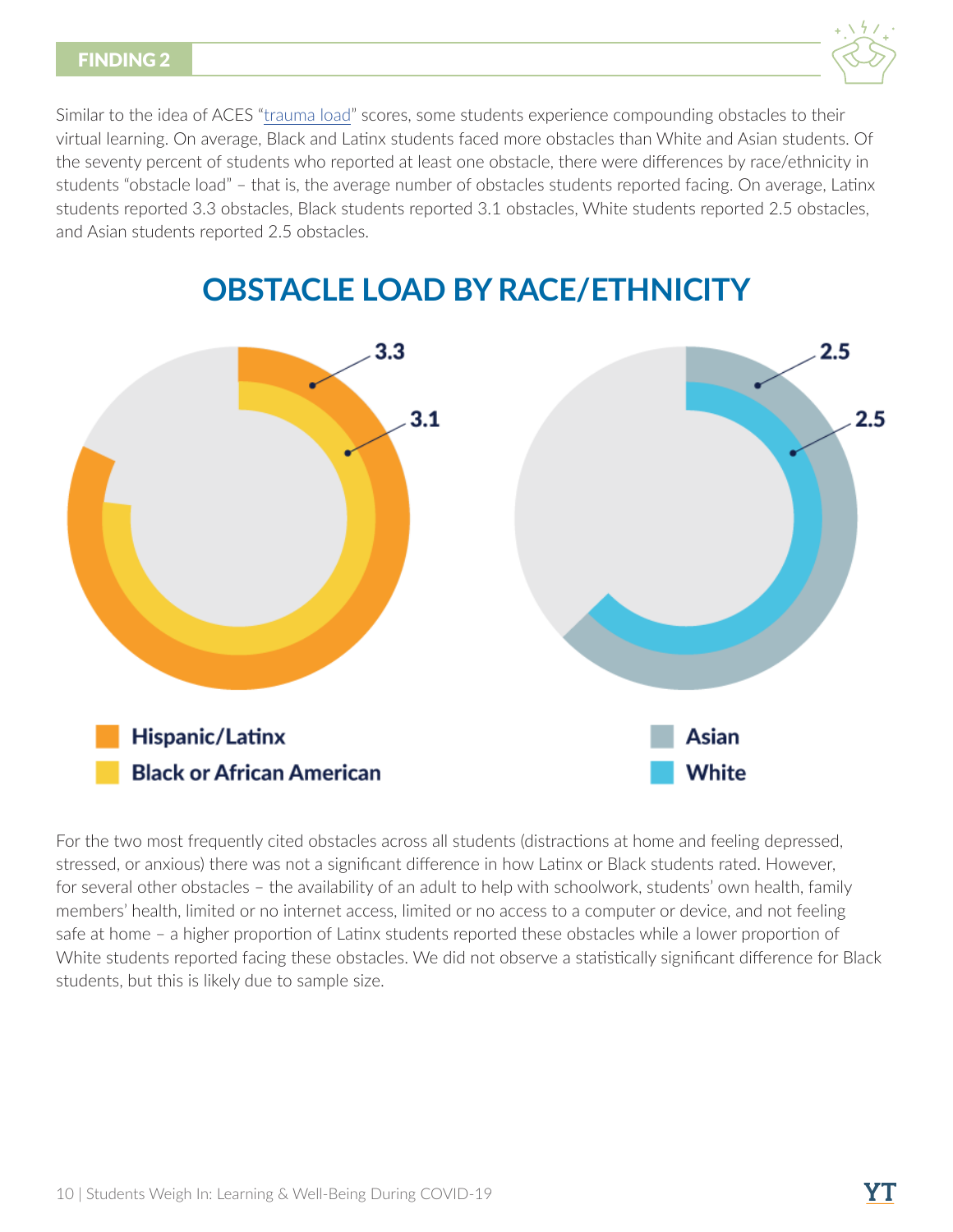

### **A NOTE ON FOCUS AND MOTIVATION**

In terms of their engagement with learning, half of students said they are able to focus on their learning and only 41 percent said they are able to motivate themselves to do schoolwork.



Asian students rated their ability to focus more positively than did other students, while Latinx students rated less positively.



There were differences in students' motivation across different grade levels, with 5th and 6th graders feeling more positively about their ability to motivate themselves to do schoolwork, and 10th, 11th, and 12th graders feeling less motivated.

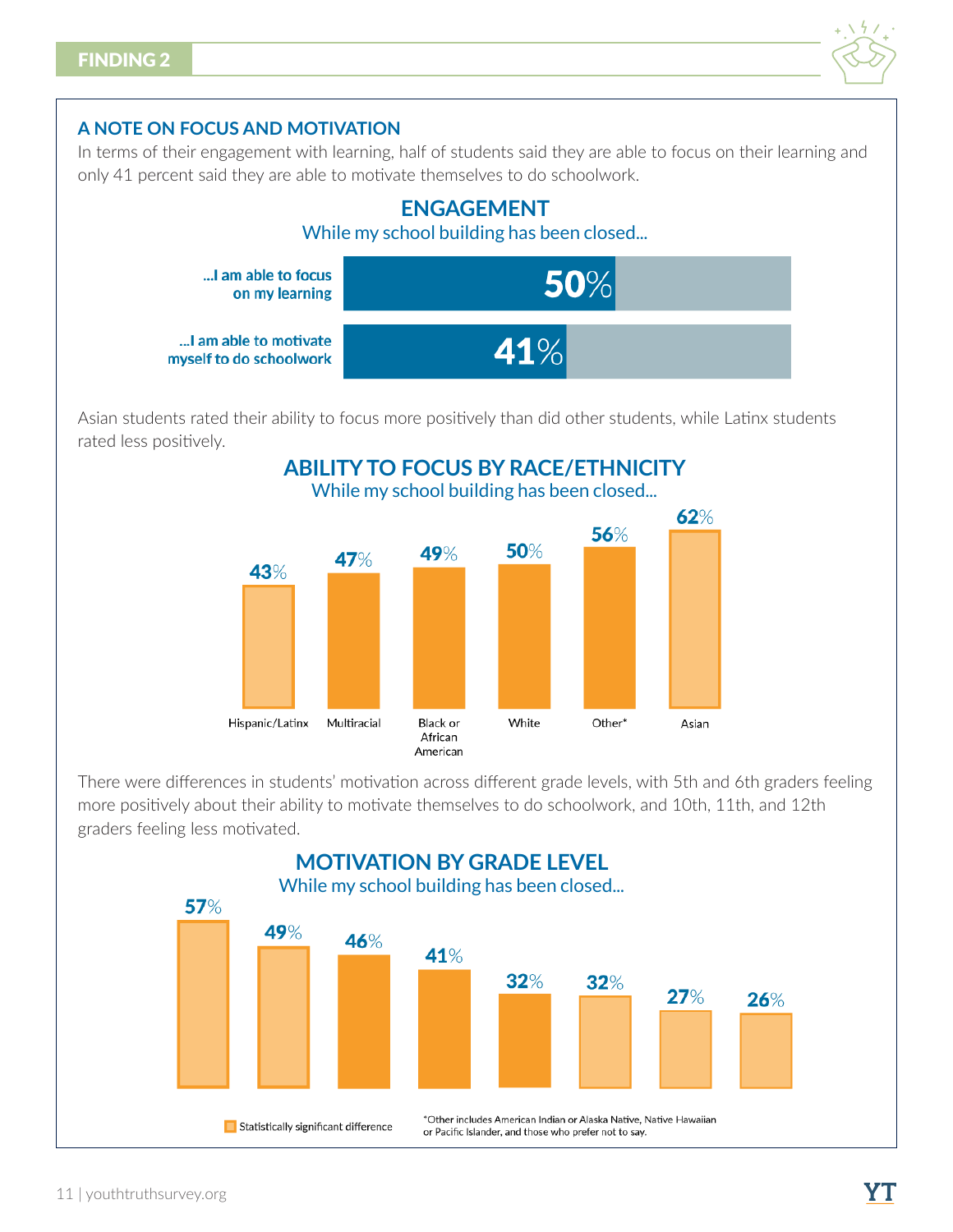

# <span id="page-11-0"></span>**Relationships with teachers were a bright spot, while sense of belonging suffered.**

Overall, about half of students rated their relationships with teachers and adults in school positively. In reflecting on relationships, four in ten students (43 percent) said many or all of their teachers make an effort to understand what their lives are like outside of school, and six in ten students (61 percent) said many or all of their teachers are available to give extra help if they need it. And just over half of students (54 percent) said there is an adult from school they can talk to when they're feeling upset, stressed, or having problems.

Spring 2020 has called for even greater resourcefulness in how teachers connect with and support their students. On average, students reported that their relationships with their teachers are slightly better than usual than usual, a testament to teachers' care, commitment, and concern for their students during this challenging time.

## **RELATIONSHIPS** While my school building has been closed...



## **RELATIONSHIPS NOW VERSUS USUAL**

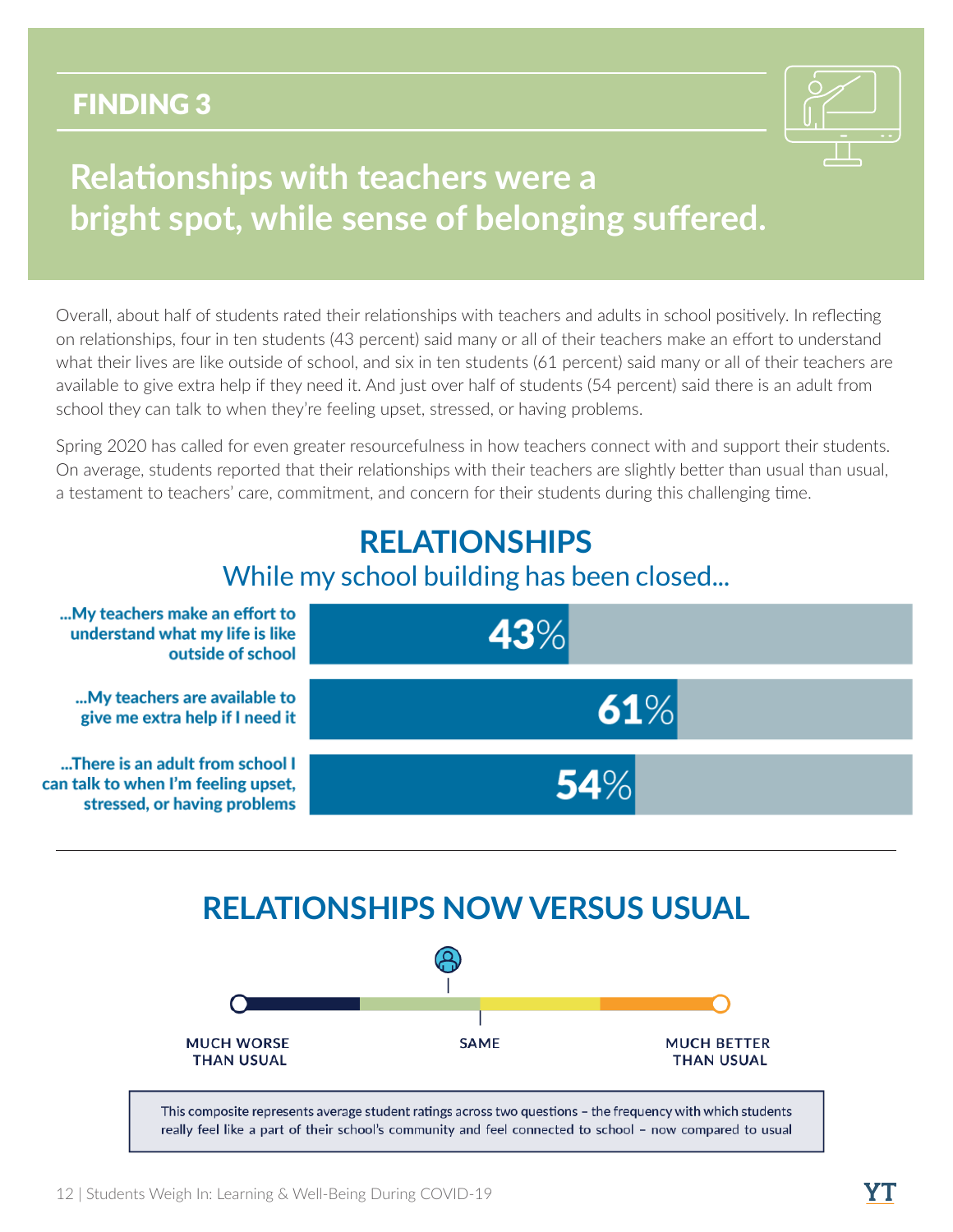

While relationships have been better than might have been anticipated, students' sense of belonging has suffered. Only one in three students said they really feel like part of their school community (30 percent) and feel connected to school (31 percent). On average students reported that this is worse than usual.

## **BELONGING** While my school building has been closed...



**"I don't get to see/interact with most of my friends, I don't get to see/interact with my teachers. Sometimes I feel alone because my parents go to work and my brother is just really annoying. I don't feel a part of my school at all."**

**- High School Student**

# **SENSE OF BELONGING NOW VERSUS USUAL**

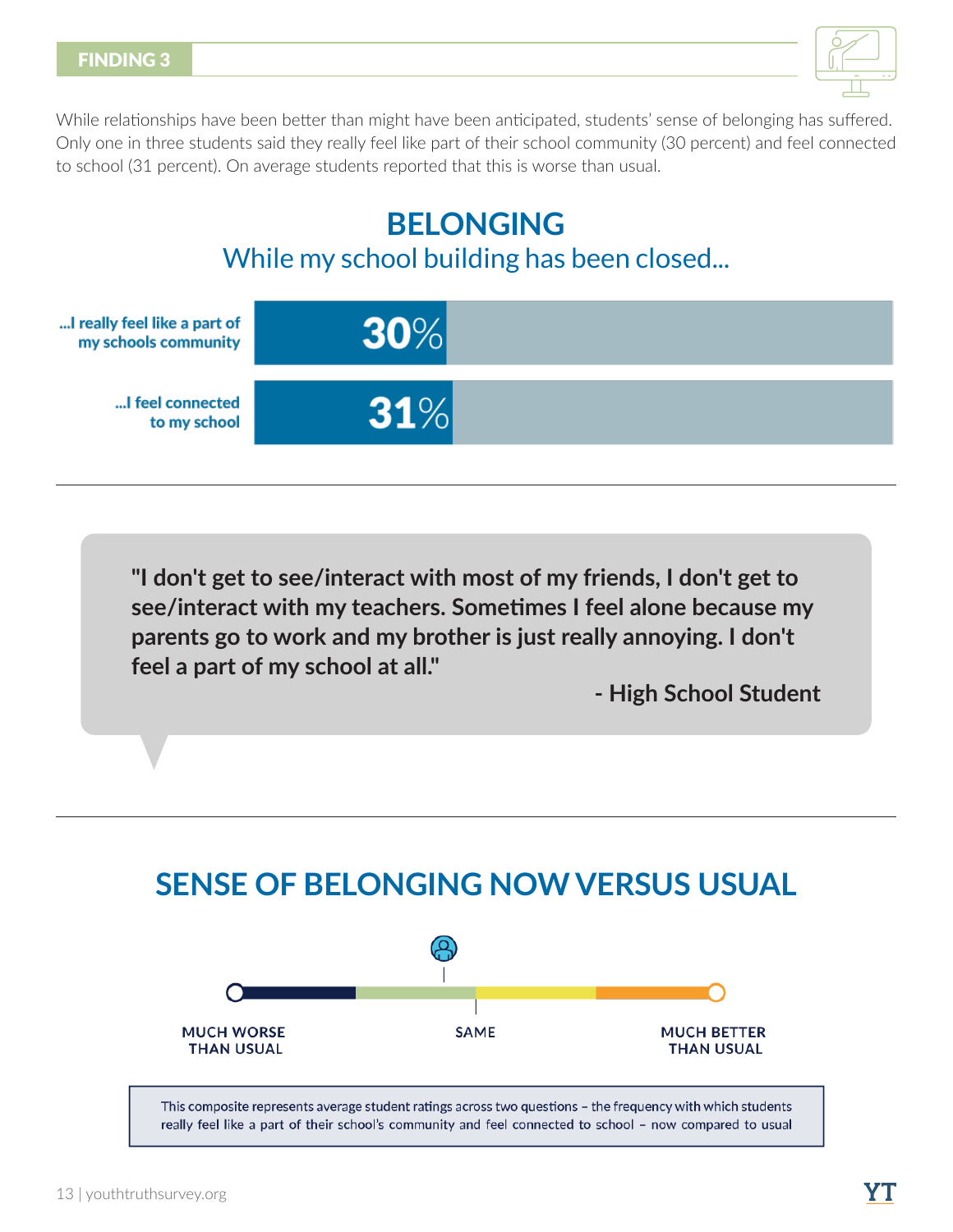

# <span id="page-13-0"></span>**Females and students who identify in another way rated their health and well-being less positively than males.**

Students were asked to share feedback about various aspects of their health and well-being during spring 2020 school closures compared to their usual experience. Students most appreciated spending time on things they like to do (57 percent said they are able to do so more now than usual). However, the ability to connect with friends received the lowest average rating of all items in the survey (with only 22 percent of students rating favorably).

Male students tended to rate their health and well-being more positively than did female students and students who identify in another way – males rated significantly more favorably in terms of spending time on things they like to do, getting enough physical activity, and connecting with friends.

#### **HEALTH AND WELL-BEING** Compared to my usual experience, now I...57% 33% 45% 34%  $32\%$ 38% Get enough Spend time on Get enough sleep Get healthy foods Connect with friends Spend time outside Eat regular meals physical activity things I like to do  $z$ zZ 50% 48 44% 32% 32%  $31%$ 30%  $23%$  $22%$ 21% 18% Identifies another way Male Female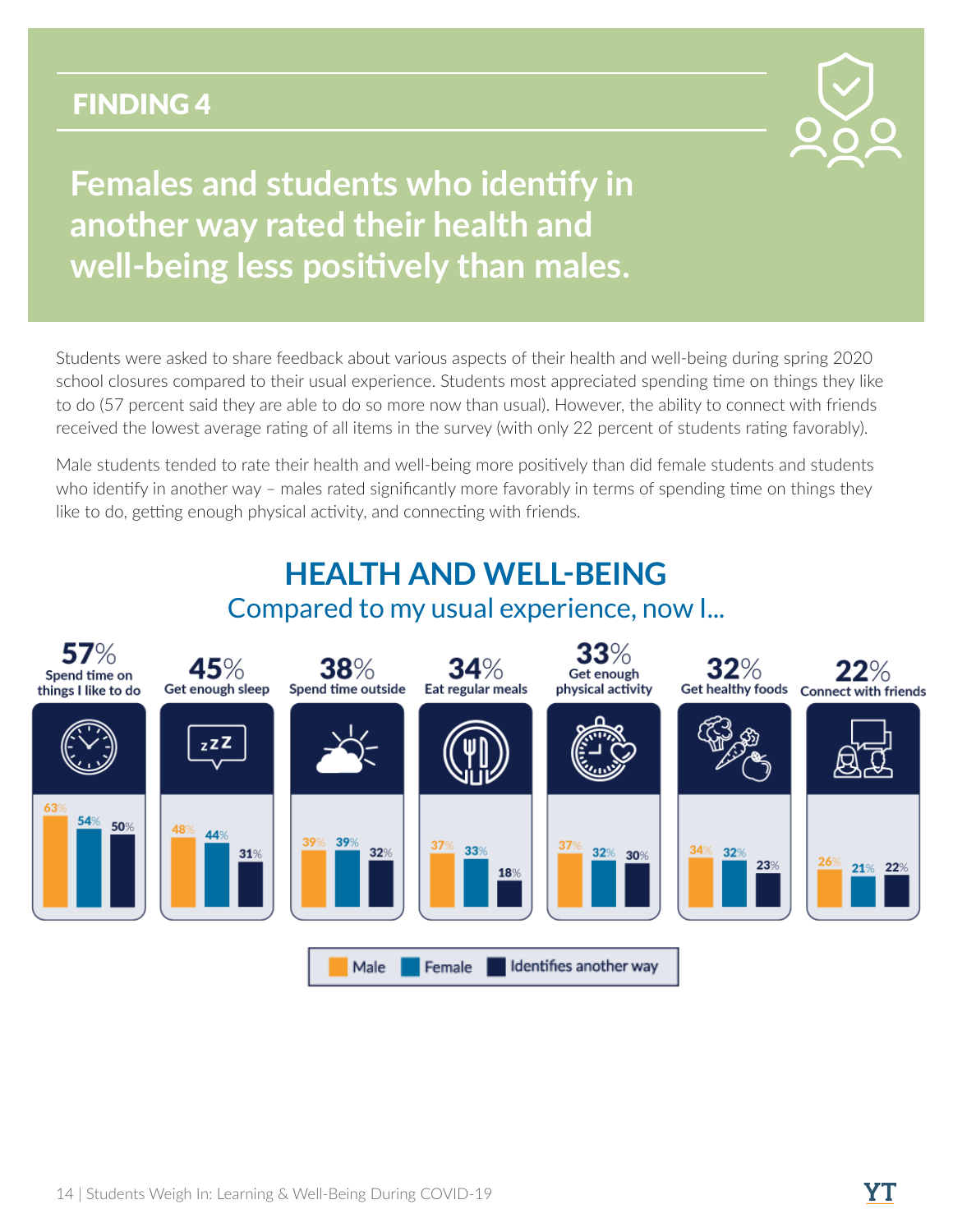

# <span id="page-14-0"></span>**One in five high school seniors' postsecondary plans have changed.**

When asked what they expect to do after they finish high school, students reported a range of postsecondary plans.

Sixty-two percent of students said they expect to attend a 4-year college, ten percent said they expect to attend a 2-year college, three percent said they expect to work full time at a job, two percent said they expect to attend a trade or technical school, and two percent said they expect to join the military. Sixteen percent said they aren't sure what they'll do after high school.

Students were also asked if their plans for after finishing high school have changed since their school building closed. Overall 13 percent of students said yes, two thirds said no, and 19 percent said they don't know. Among seniors, one in five (19 percent) said their plans for after they finish high school have changed.

## **COLLEGE & CAREER READINESS** Postsecondary Plans

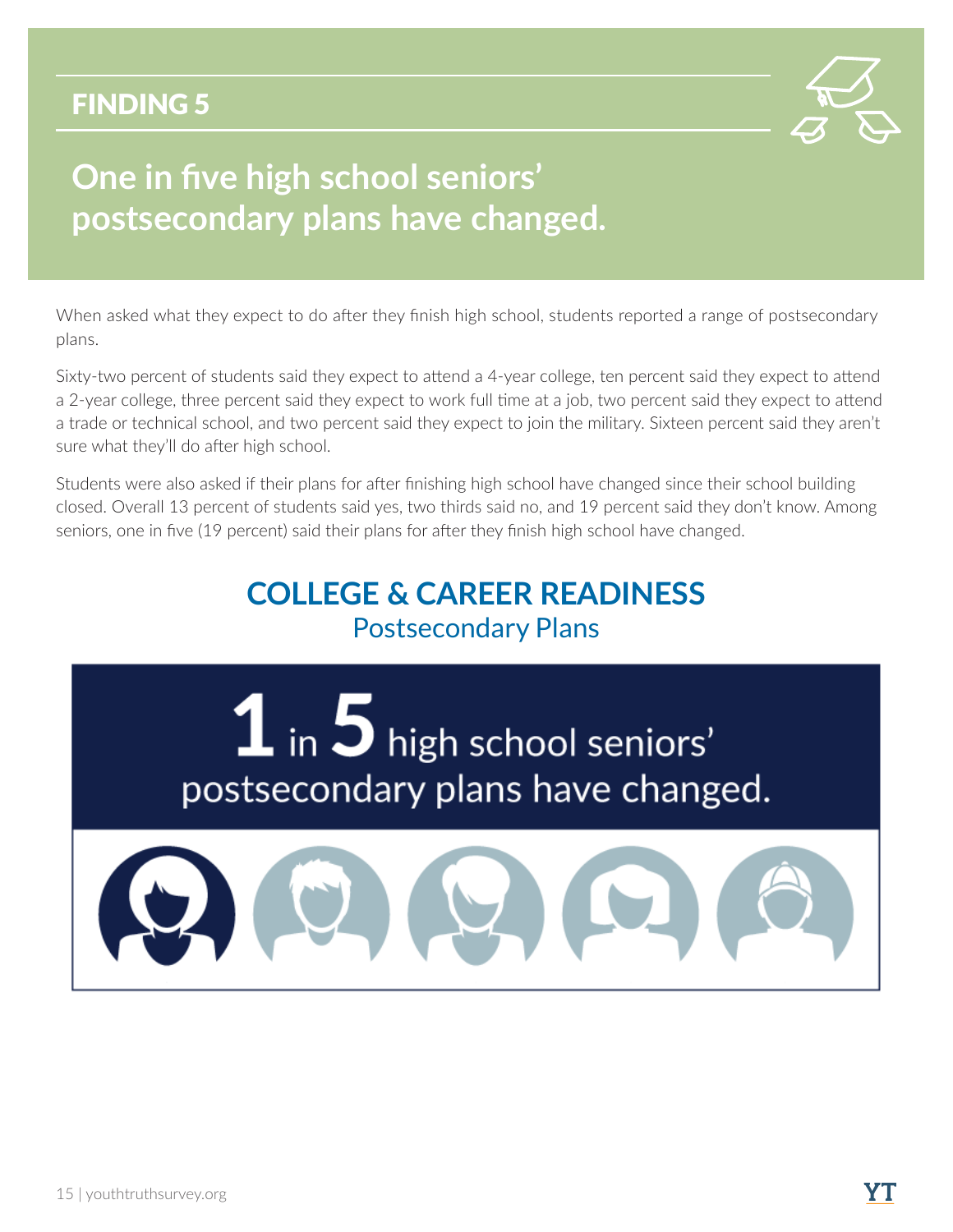## IN STUDENTS' OWN WORDS

Over 40,000 anonymous open-ended responses were gathered through the survey in response to the following three questions:

## **What about learning at home do you like? Are there things you hope will stay the same next school year?**

## **What about learning at home do you find challenging? How can your school help?**

## **Since your school building closed, briefly describe your day…**

In addition to delivering organized school-system specific comments tables to the participating schools, YouthTruth also analyzed the full cannon of responses to help identify broad themes across all students' unique experiences across schools and geographies. We find that the open-ended responses provide tremendous insight into students' lived experiences and that the open-ended responses provide qualitative nuance to help contextualize the quantitative findings. The following themes emerged from the aggregated qualitative responses:

### **Likes**

Work Pace Comfortable Environments Free Time, Sleep, and Wellness Family Connection Workload and Pedagogy

### **Challenges**

**Distractions** Online School Work and Schedule **Motivation** Stress at Home Belonging and Connecting with Friends

### **Qualitative Sentiment Analysis Methodology**

Methodology for analyzing the qualitative responses: This process began with a manual review of a sample of the responses to select a set of positive and negative themes (emic themes). With the themes identified, we next began natural language processing (NLP) by cleaning and vectorizing data using an English Language NLP library. This step allowed us to execute a clustering algorithm on the responses and enabled us to find emergent themes. Using an n-gram range of up to three words, we conducted a K Means clustering analysis. As a result, we were able to categorize student comments into clusters based on common threads or sequences of words. To train and correct for 'noise' in the comments, the emic theme analysis was overlaid on the clusters to confirm that the clusters were accurate in describing the topic of the comment. Finally, each cluster and emic theme was summarized using YouthTruth's text summary tool that compiles the responses within a cluster and identifies the most 'representative' comments based on the number and type of keywords used in the comment.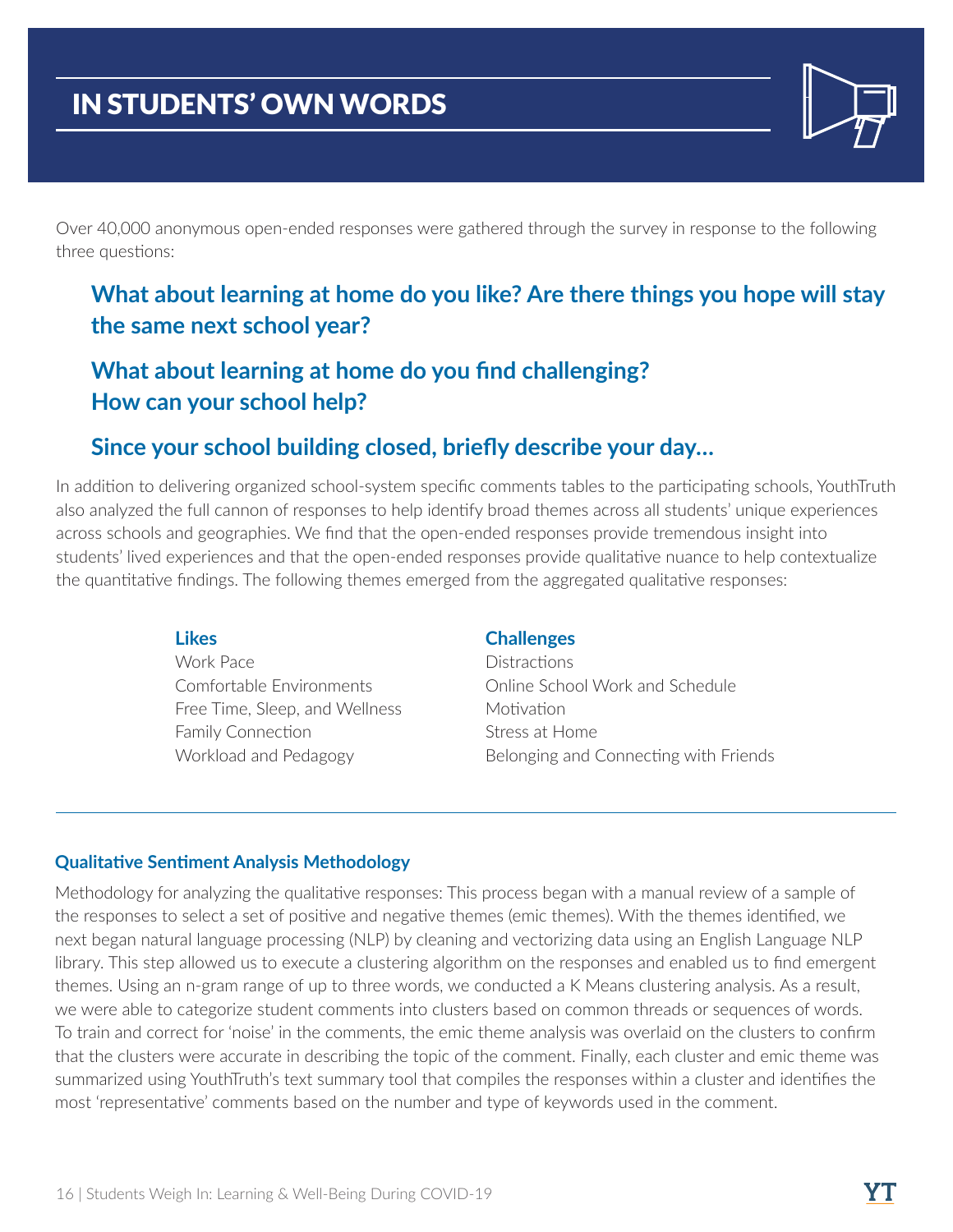# **Qualitative Composites: Likes**

### **Work Pace**

*"Some things I like about learning at home is having a bit more flexibility with how I learn and being able to work at my own pace. I hope we will be able to work more at our own pace next year."*

While their school building was closed, students enjoyed being able to dictate the pace of their own work. Some describe being able to work faster than when they are in the classroom like one student who wrote: "*I can finish school early if I'm done with everything. Like I don't have to wait,*" while others appreciate "*not being rushed.*" Another student explained how the home environment was working well for their learning style compared to a classroom: "*I really like that I can learn at my own pace […] because when I'm at school it can be really loud and I like being in a quiet space where I can learn on my own.*" Another student wrote about their surprise at how well it was working: "*[…] initially I thought I would procrastinate more than usual, but I actually started getting in the habit of doing things early so I could get more free time. It helped me with time management because I had to create my own structure and schedule to follow.*" Overall, some students have grown to appreciate the autonomy that learning at home can give them in terms of setting their schedule and pacing themselves.

### **Comfortable Environments**

*"I like learning at home because I can take breaks whenever I want, which actually leads to me being more productive and motivated […] I can also eat and drink whenever I want and use my kitchen, so I've been eating a more healthy amount and variety of food and staying better hydrated."*

Some students experiencing schooling away from their school building enjoyed learning in a more comfortable environment. Many students built a learning environment that was suitable to them by eating home-cooked meals, listening to music, doing work in bed, taking breaks when they wanted, and

turning on/off their camera. "*I like at home-learning because it makes me more comfortable.*" "*I can take breaks when I want and snack on things when I want[,] just be in sweatpants and a hoodie and relax.*" "*We also get to eat our food … which I prefer rather than eating the food at school.*" When asked about what they would like to stay the same next school year one student wrote "*I want to still be able to listen to music while I work because it helps me focus and it blocks out distractions.*"

### **Free Time, Sleep, and Wellness**

### *"I like that I am able to get enough sleep at home. I hope that I am able to get enough sleep next school year."*

While their school building was closed, students appreciated extra time for hobbies, sleeping, and getting time outside. "*I get much better sleep, I have more time to cook so I'm eating healthier, I get a lot more exercise since I'm not so tired all of the time, I get to spend more time with my family and pets, I get to go outside earlier in the day before it's dark.*" Students enjoyed the flexibility of their day and hope their schedule next year permits the same level of sleep and self-care that learning from home has enabled. One student wrote, "*I hope that they change the school schedule, so that way kids are able to get more sleep and focus more at school.*"

## **Family Connection**

*"I like how we get to spend extra time with our families during this time. If this were a normal schedule, then we would be at school for six hours a day instead of spending that six hours doing something fun with your family. It gives us free time to go on family walks or bike rides, it lets us play family games, and watch movies together."*

Some students wrote about the benefits of being able to spend more time with family while their school building has been closed. One student wrote: "*before quarantine, [school] left me very little time to spend with my family, and I'm so grateful that*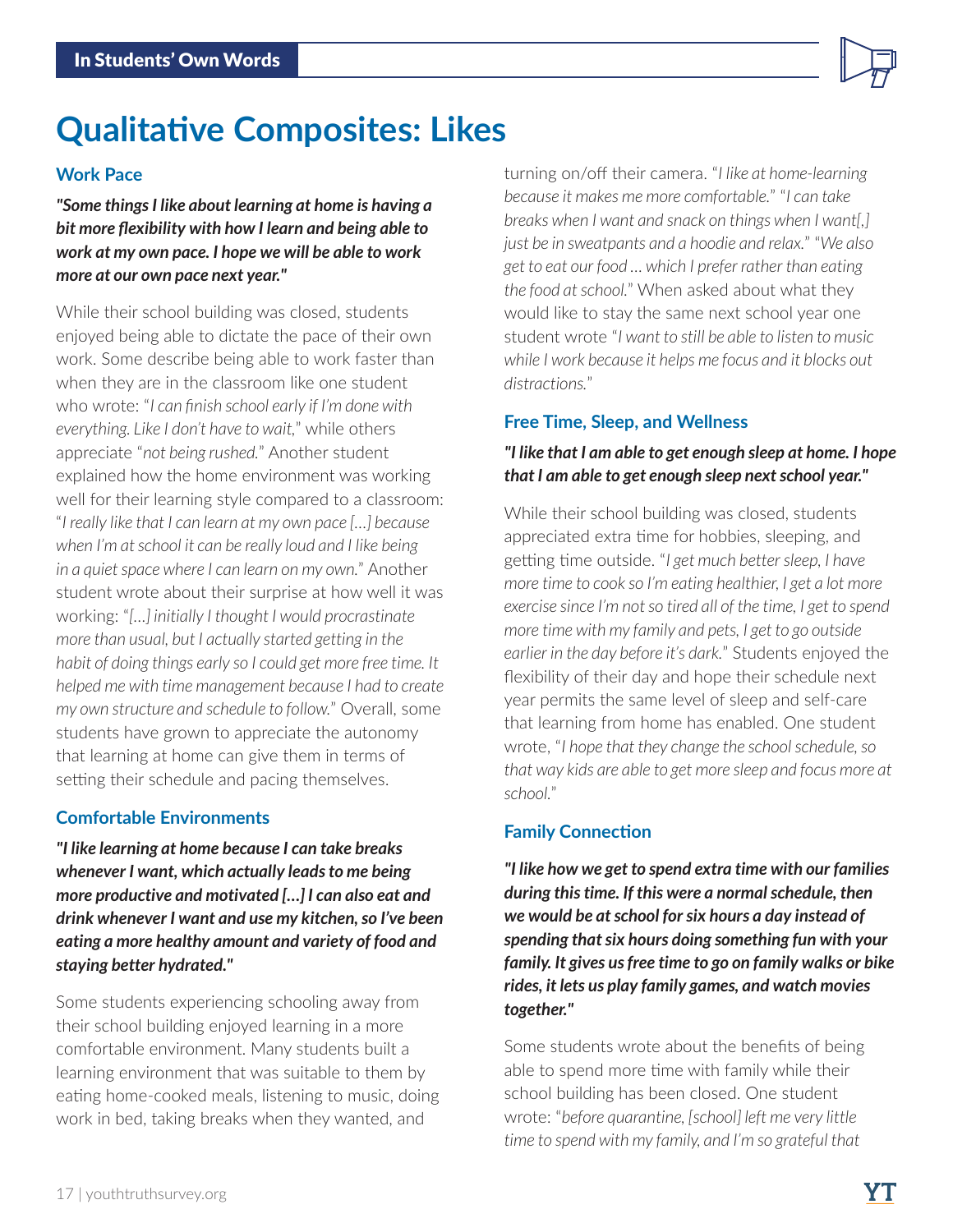*I'm able to be with them more now.*" Another wrote that "*[…] making my own schedule throughout the day helped me focus on other things in my life like religion, exercise, and family life.*" When asked what aspects of distance learning they'd like to stay the same next year, several students wrote that they don't want to lose the additional time they have been getting to spend with their families. One student wrote that the current learning environment allowed them to "*take care of myself more like washing my hands very often, and constantly taking care of myself and my family,*" emphasizing some student's feeling that they are playing an important role in their home life during the pandemic.

### **Workload and Pedagogy**

*"I like that there is more focus on projects rather than tests all the time. I hope this focus on education over grades will continue."*

Although many students found it challenging to focus on schoolwork due to home distractions, some students found that the home learning environment, unstructured time, and project-oriented work complemented their learning styles. "*Being at home allows me to focus on my needs… I like that there is more focus on projects rather than tests all the time.*" One student explains that because "*the workload is decreased, we have time to understand the assignments instead of mindlessly doing them. For example, In math, instead of learning a new formula each day and using those formulas, I can understand the formulas and how they work*." While some students enjoy distance learning mechanics and instructional methods, others enjoy the aspect of working alone during home instruction. "*I like learning at home because I can't be distracted or pressured by my classmates. Sometimes they're a bit rowdy and make it hard to focus on work.*"

# **Qualitative Composites: Challenges**

### **Distractions**

*"I get distracted a lot more at my house and procrastinate a lot. At school, I was better at time management because I had class time to work. Now I am distracted by tv, pets, games, etc."*

Students identified distractions at home as a challenge for them when trying to learn since their school building was closed. One student finds it "*harder to learn at home because (they) get distracted by family and pets.*" Some students feel that it was "*hard to find a place that is not occupied by any family members,*" and that it was challenging to "*speak and focus without any background noise being caused by any of my family members.*" One student describes the challenges of working in a full house when three family members are on zoom calls at the same time which "*causes a strain on both the volume in my house and the internet.*" When asked about what the school could do to help, students were unsure that anything could be done due to the specific nature of their

home life or their parents' schedules. Students feel as though this challenge is a "*me thing.*"

### **Online School Work and Schedule**

*"It is hard to find assignments and meetings. I think the school can help by having us make classes for meetings specifically instead of mixing it with the normal assignments."*

While engaging in distance learning, some students expressed the nature and amount of schoolwork to be a challenge for them. Though some of their teachers have adjusted their workload, many still assign the same amount or more "filler work," which has been difficult to adjust to in addition to learning away from school. In addition, students feel as though the setting of online classes can be confusing and does not lend itself to getting help in the best way possible. "*I feel like we have more schoolwork and it's hard for the teachers to help with schoolwork because we can't really interact with them.*" When asked about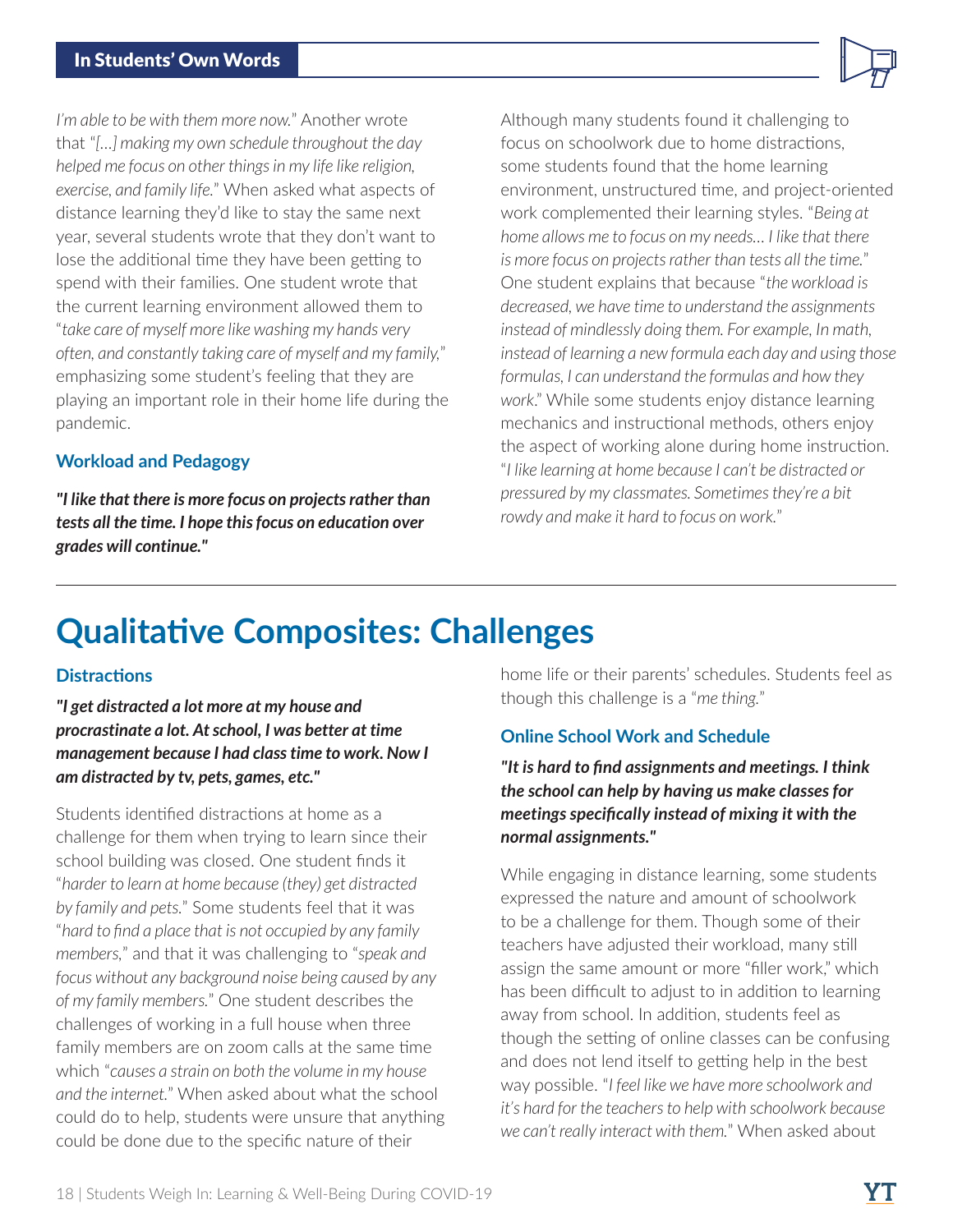#### In Students' Own Words

what the school could do to help, students hope that teachers continue to reach out to help those who need it. "*I find it challenging on how we don't get a lot of instructions as we do in a normal school. My school can help by taking a bit more time to answer our questions and concerns.*"

#### **Motivation**

*"Finding the motivation to do school work was the most difficult challenge I found during distance learning. In a classroom, most of the time, you are forced to work on assignments either as a class or in a small group of friends. At home, you have to push yourself to be productive. Lacking motivation caused me to dramatically fall behind."*

After school building closures, some students identified a lack of motivation as an obstacle when trying to learn. The main reasons students are not motivated are mental health, unengaging class sessions with their teachers, a deluge of "*filler work,*" and a lack of peer collaboration. One student described their situation: "*I have no motivation, no teacher to ask questions, no one to talk about my mental health […] the online classes doesn't work the same way as being physically there.*" When asked about what the school could do to help, students feel as though "*having supportive teachers/staff that can advise [them] of ways to improve can help in actively doing work*" and engaging in the content. One student found that the class in which their teacher-supported them the most during this time was "*the class [where they were] better able to catch up and pass.*" Students also feel as though schools should offer therapy as a way to "*help students and their mental health.*"

#### **Stress at Home**

### *"Some people have chores, family members who need extra help, older family members, sibling, and pets […] You might be helping your grandma and miss a zoom meeting and that adds a lot of stress."*

Youth expressed feelings of being stressed at home as a challenge when trying to learn. The main contributors to students' stress are caring for family members and doing errands, conflicts with parents'

schedules, and an inability to talk to peers or adults about their problems. "*Some people have chores, family members who need extra help, older family members, sibling, and pets […] You might be helping your grandma and miss a zoom meeting and that adds a lot of stress.*" Another student describes a busy homelife of juggling child care, a job and school. "*I live with 4 others and my brother's family is always over and I usually have to take care of my niece and nephew and recently I started working again because restaurants are opening again.*" Some students see school as the only place they could focus on their work. Since their school has closed many must grapple with both the stress of their home life and schoolwork. "*Maybe what schools could do is give us this time off. And summer break or any breaks […] stress is going around the world like a virus. And we as students and teachers need this time off to relax and not need to get more stress from school right now, we don't need more stress than we already have.*"

### **Belonging and Connecting with Friends**

*"…not being able to talk to your friends in person is very hard. during bad times like this, you need someone to cope to, whether that's a friend or a family member, it can be hard to vent over the phone…"*

Since closing school sites, students identified their inability to connect with peers or friends as a challenge. This student notes feeling "*lonely when [they're] at home doing all the things they used to do at school but without friends.*" Students feel as though having a way to connect with friends might give them more motivation to focus and engage on schoolwork. "*My main motivation to go to school was being able to see my friends and now that I don't have that motivation it is very challenging to get schoolwork done.*" When asked about what the school could do to help, students requested more settings to work and connect with peers inside and out of class hours, including one student proposal for schools to set up "*a google meet so that you can talk to your friends.*"